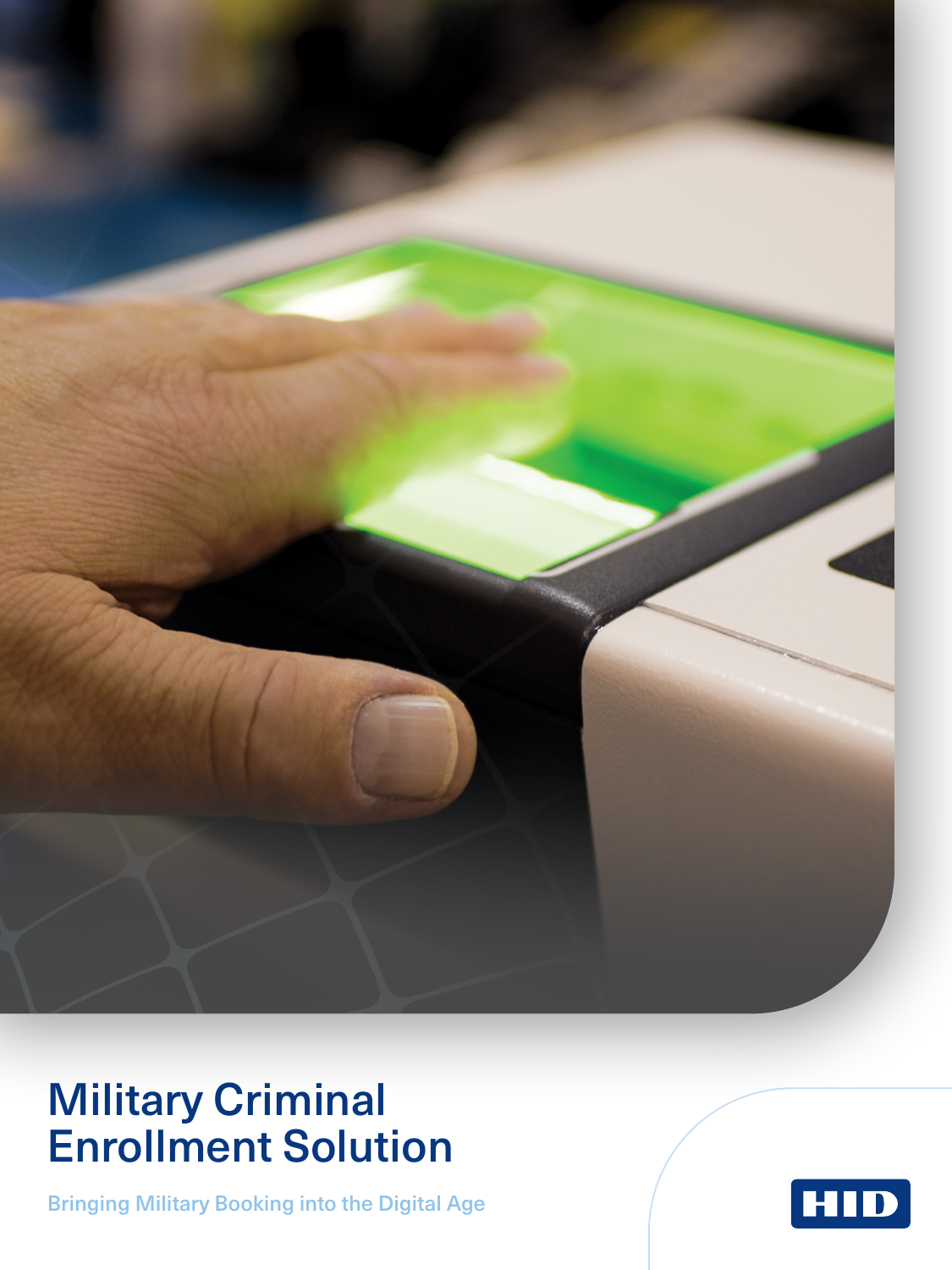

# **Overview**

#### **THE CHALLENGE**

#### Moving from Manual to Digital Booking and Records

Military agencies are often among the most technologically advanced organizations in any nation — pushing leading-edge research and development, and quickly adopting innovations that keep them operating at the forefront. Yet many military law enforcement agencies around the world continue to use antiquated criminal enrollment systems from ink-and-card fingerprinting processes that are slow and cumbersome, to manual record-keeping that cannot be linked with other databases and cannot provide instant, accurate matching and responses.

#### **THE SOLUTION**

#### Military Criminal Enrollment Solution

The Military Criminal Enrollment Solution (MCES) leverages advanced digital livescan capabilities to give law enforcement officers and investigators the tools they need to be more effective in protecting those they serve — while significantly reducing time and costs.

#### **CASE STUDY**

#### United States Army Transitions to Digital Livescan

In 2015, the United States Army Criminal Investigation Division Command (USACIDC) began the transition from an ink-and-card fingerprint process to an automated digital livescan process. The USACIDC is leveraging the digital process to drive improvements across their criminal enrollment and overall law enforcement operations to:

- Expedite enrollment: High-quality biometric images are captured quickly and easily at the time of booking.
- Automate digital record creation and submission: Captured biometric scans are automatically compiled into the required FBI EBTS compliant record format— and submitted to the Department of Defense (DoD) US Army Criminal Investigation Laboratory (USACIL) Automated Biometric Identification System (ABIS) and the FBI Next Generation Identification (NGI) database.
- Centralize record management: Digital records—including biometric, biographical and criminal history data—are easily managed, archived and can be seamlessly shared between law enforcement agencies.
- **Enhance matching performance: Digital** records featuring high-quality biometric scans enable faster, more accurate matching across a wider range of databases.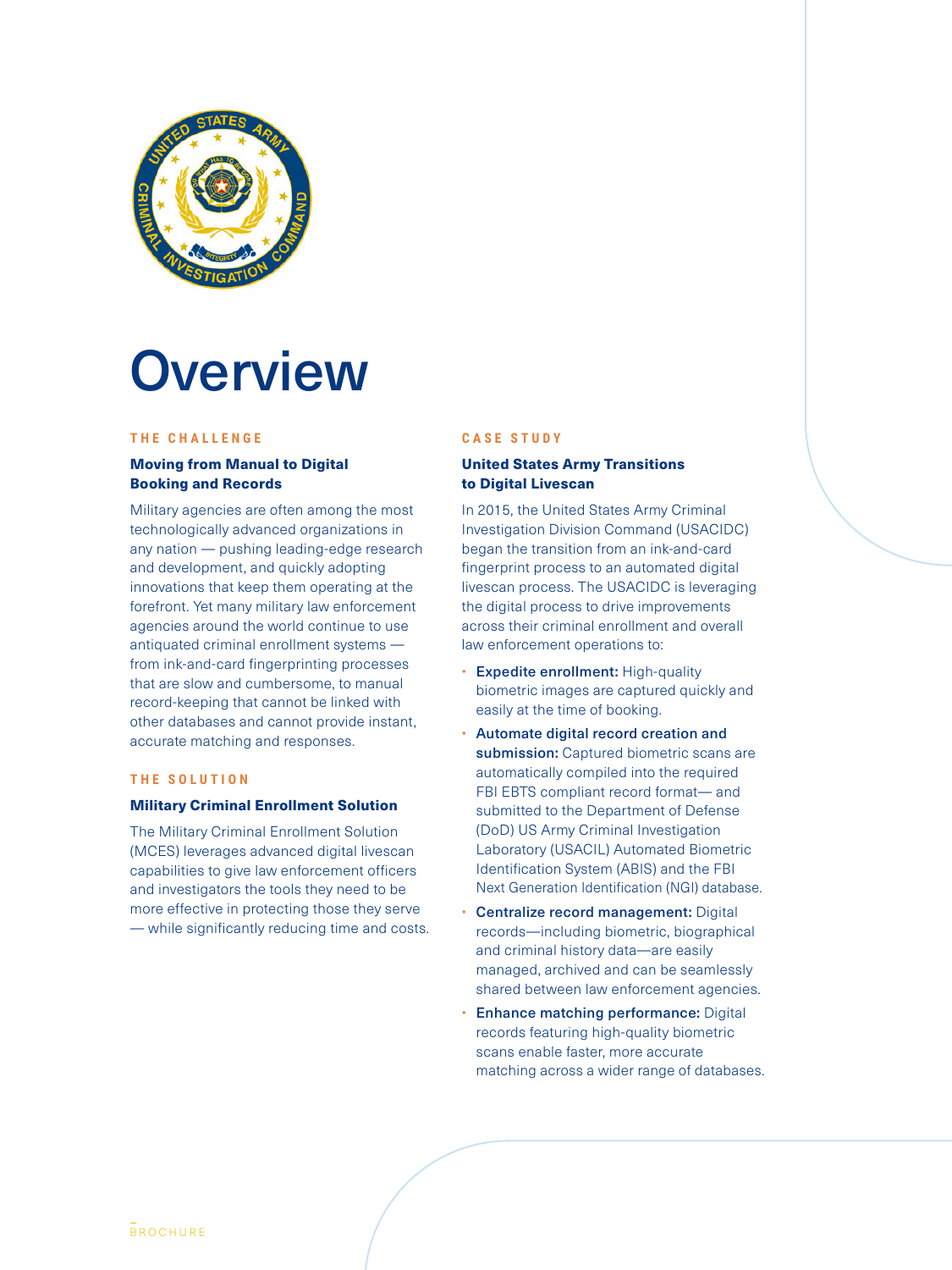# Elements of the Solution

#### Fixed and Portable Livescan Booking Stations

The MCES offers three convenient, easily deployable platforms:



### Criminal Enrollment Jumpkit

The compact, rugged and highly portable jumpkit contains all required components inside a durable case and is easily deployed in the field.



#### Desktop Criminal Enrollment

The desktop configuration is designed for locations where a rugged solution is not required.



#### Criminal Booking Station

The sturdy booking station cabinet was specifically designed for comfort, efficiency and reliability in stationary applications.

#### **HID L SCAN™ FINGERPRINT READER**

- 500 ppi or 1000 ppi resolution models
- Real-time image preview
- Fast USB3 connectivity
- FBI standards-compliant 1000 ppi model is part of USACIDC specifications

#### **HID GUARDIAN™ TENPRINT READER**

- Compact ergonomic design
- 500 ppi resolution with Moisture Discriminating Optics (MDO)
- FBI standards-compliant
- Intuitive, integrated display for rapid capture



**HID** Crossmatch L Scan™ 1000



HID Guardian™ 200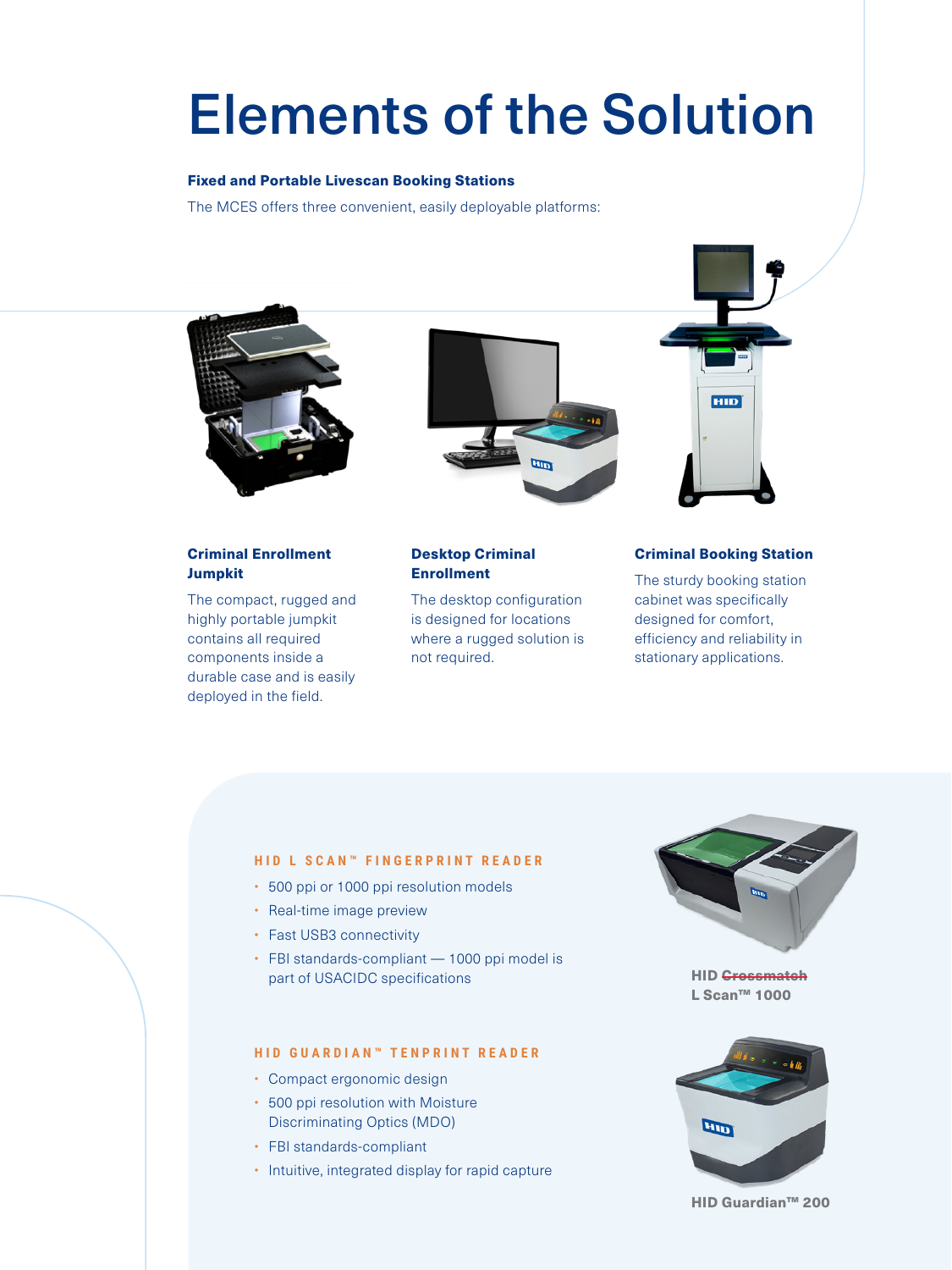## HID Livescan Management Software (LSMS)

The LSMS application software is the core of the biometric capture process, driving efficient and accurate enrollment and matching. The Military Criminal Investigation Organization – Defense Forensics Management & Exchange (MCIO-DFME) configuration of the software is designed to support the Military Law Enforcement mission.

- Multimodal capture capabilities fingerprint, palm print, face and signature images, plus a broad range of biographical data specific to meet MCIO-DFME and FBI requirements
- Intuitive user interface and auto captureminimal training requirements and efficient operation
- Real-time transaction reporting with Electronic Disposition Reporting (DSPE)
- Seamless integration with credential scanners for capture of driver's license data
- Federal compliance of records meets DoD AFIS and FBI's Electronic Biometric Transmission Specifications (EBTS).
- DNA workflow integration to facilitate data collection and form printing

#### **ENROLLMENT PACKAGES**

- HID LSMS MCIO-DFME Configuration (1000 or 500 ppi)
- HID LSMS Livescan to Store & Forward

#### **ADD-ON LIVESCAN COMPONENTS**

- Signature Pad
- Photo Camera
- FBI-Certified Card Printers

#### **ADD-ON CARD SCANNING**

The LSMS software allows operators to scan and digitize all existing legacy paper and ink fingerprint cards using a high-resolution FBI-certified document scanner. Scanned cards are saved as EBTS compliant records for submission to the DoD AFIS and/or FBI.

#### **ADD-ON IMPORT INTERFACE**

Automated data import from Case Management System

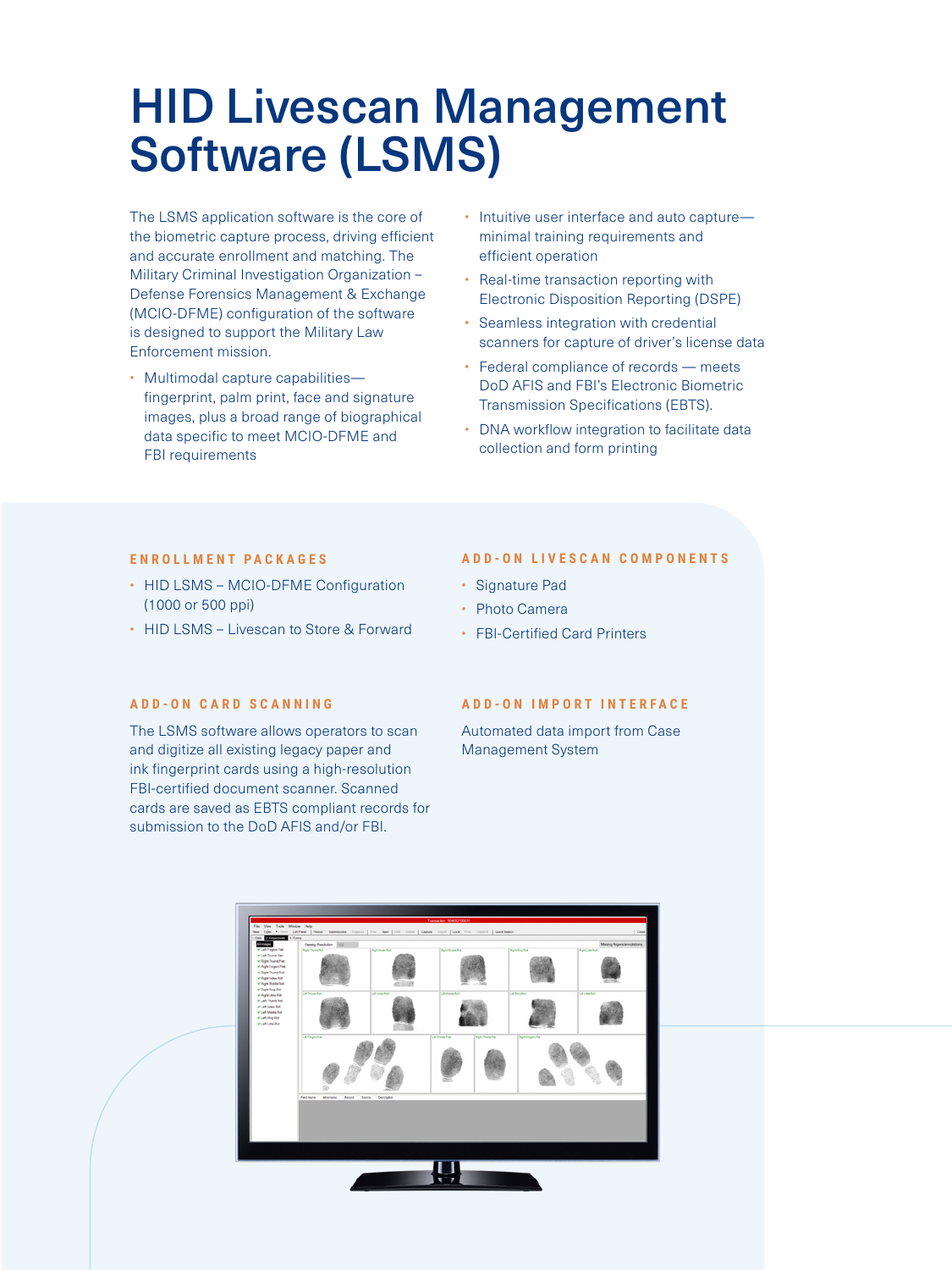# HID ArcID™ Store & Forward

### Centralize data — forward to FBI NGI and DoD AFIS

ArcID Store & Forward delivers a web-based approach for consolidation and management of biometric and biographic enrollment data.

- Centrally located application and data storage with a browser-based interface
- Ability to store, monitor, edit and manage the life cycle of a submitted record
- Visibility to and management of all transactions within a secure environment



#### Store & Forward Components

- ArcID Store & Forward
- ArcID Store & Forward Submission Software (MCIO-DFME configuration), includes routing to DoD AFIS